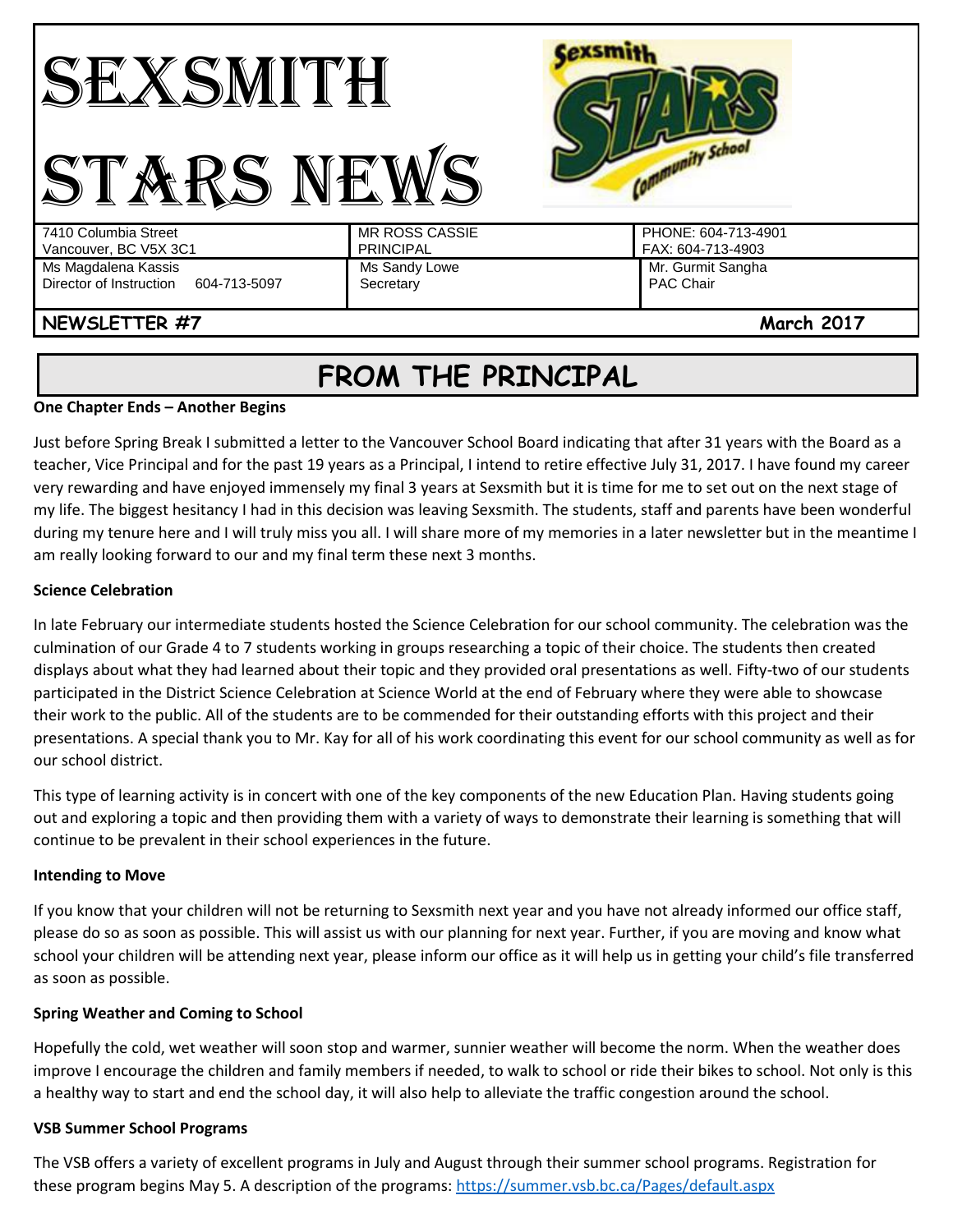## **Term 2 Report Cards**

Our term 2 report cards were sent home just before the break. I hope all parents had an opportunity to discuss their child's report card with them. The reports provided by all the teachers gave the parents detailed descriptions of what the children were learning at school as well as a good account of how well the child is progressing in all areas of their learning. In my opinion the staff is to be commended for the very thorough and professional manner in which the reports were written.

## **PAC News**

On March 9, we held our monthly PAC meeting. Many thanks to the 20 parents who were in attendance at this meeting. We had a special guest in attendance, Mr. Sam Wong from the Vancouver Arbutus Rotary Club. Mr. Wong shared some exciting news with us when he indicated that the Rotary Club is wanting to enhance our already strong relationship with them by providing support with our Home Reading, Kindergarten Literacy and Technology programs on an ongoing basis. Hopefully in the next few months the specifics of this support will be developed.

Another highlight of the meeting was Mrs. Mumford's presentation to the PAC about our school's ambitious technology plan. The staff Technology Committee has spent the past few years developing this plan and did a tremendous amount of research and discussions before formalizing the plan. As you are aware, the importance of technology as a learning tool for our students and as an instructional tool for teachers and support staff is increasing dramatically. Whereas previous generations have learned or been taught using pens, pencils and books primarily, today's students need learning activities to use a variety of technological devices and programs in order to meet their potential.

The staff and students are very appreciative of the decision by the PAC to provide \$ 31 368 to support our Technology Plan. The funding will be used to purchase 20 basic Macbook Airs, a laptop cart that will allow us to easily transport the lap tops around to classrooms (the same type of cart we currently use with our 30 Ipads and 6 Ipad Minis). I look forward to seeing all of this technology in use with our students and staff.

I also wanted to thank the parents who were at the meeting for the excellent discussion we had about our plan. The questions and comments that the parents provided really demonstrated an awareness of the topic.

Other topics discussed at the meeting were the following:

– Sports Day to be held on Friday May 19th (just before the Victoria day long weekend)– an order form for lunches will be sent home soon with the students as there will be no concession stand this year; a call out will be coming soon for parent volunteers

- Filipino Festival always a highlight of the year will be held on Friday, June  $9<sup>th</sup>$  at 1:30.

We hope to see as many parents as possible at our next PAC meeting on Thursday, April 6<sup>th</sup> in the Library at 6:30.

## **Indoor Track Meet**

One of the great traditional events we hold every year at Sexsmith is the Indoor Track Meet for our intermediate students on the last day before Spring Break. The gym was filled with lots of excitement as the students participated in a variety of fun races and cheers. The emphasis on that day for the students is not winning or losing but having fun and judging from the noise coming from the gym that day they certainly had lots of that!

## **Restoration of Contractual Language in the Teachers Contract**

Recently the provincial government and the BCTF came to an agreement on the restoration of contractual language primarily in the areas of class size and class composition. The language being restored is the limits that were in place in 2002. We will find out our staffing allocations in May and that is when we will know the impact the restoration of the contractual language will have on our school staffing and school organization for next year. This year we did receive some additional resource team staffing in February as part of this agreement that we are using to provide additional support to our resource team members and the students they support.